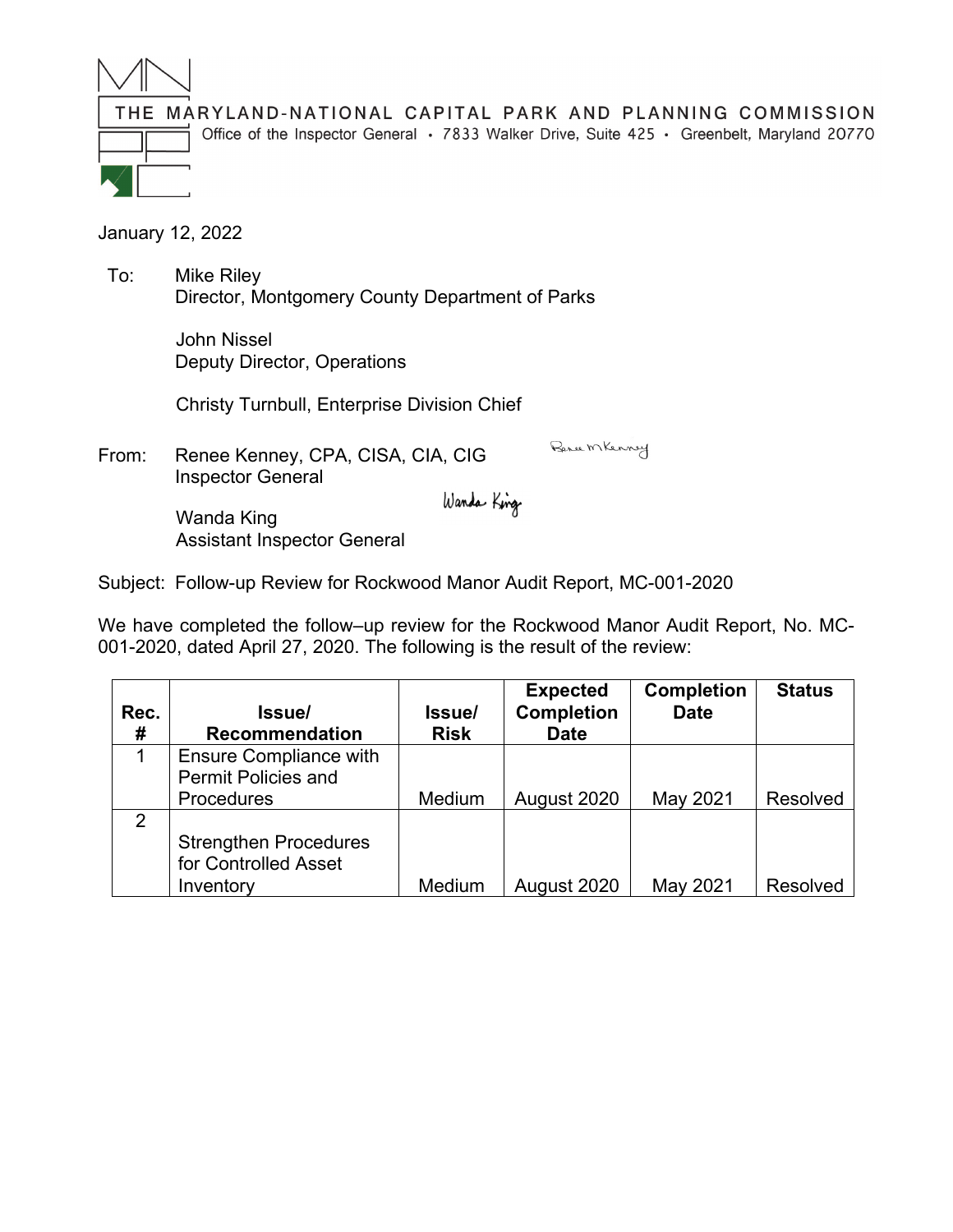Management provided sufficient information and clarification for us to conclude all audit recommendations have been satisfactorily addressed and implemented.

The following details the status of the resolved recommendations:

## **Recommendation #1: Ensure Compliance with Permit Policies and Procedures**

## **Status:** Resolved

**Background and Discussion:** Original audit testing disclosed discrepancies which resulted from testing a sample of 10 rental permits processed by Rockwood Manor:

- Four of 10 (40%) rental permits were not signed by the customer in compliance with management's policies and procedures.
- Six of 10 (60%) rental permits were not signed by the Facility Manager in compliance with management's policies and procedures.
- For one of 10 rental permits (10%), the customer was undercharged for a two-day business retreat.

The Office of the Inspector General (OIG) recommended the Regional Operations Manager implement additional oversight and periodically review permit processing documentation to ensure compliance with established policies and procedures.

Management concurred with the recommendation and responded:

- Procedures already in place: Reservations staff place all new and updated permits in a labeled folder for review and signature by the Facility Manager, weekly. At this time, the Facility Manager would ensure proper rates have been charged in the permits. The Facility Manager then submits a list of signed permits to the Regional Operations Manager.
- Line items will be added to the permit checklist/cover page to include "Signed by Client" and "Signed by Facility Manager."
- The Facility Manager will review the master permit binder bi-weekly to ensure all permits have been created using the correct rates and following the required procedures.
- The Regional Operations Manager will perform periodic spot checks of the master permit binder to further ensure all permits have been created using the correct rates and following the required procedures.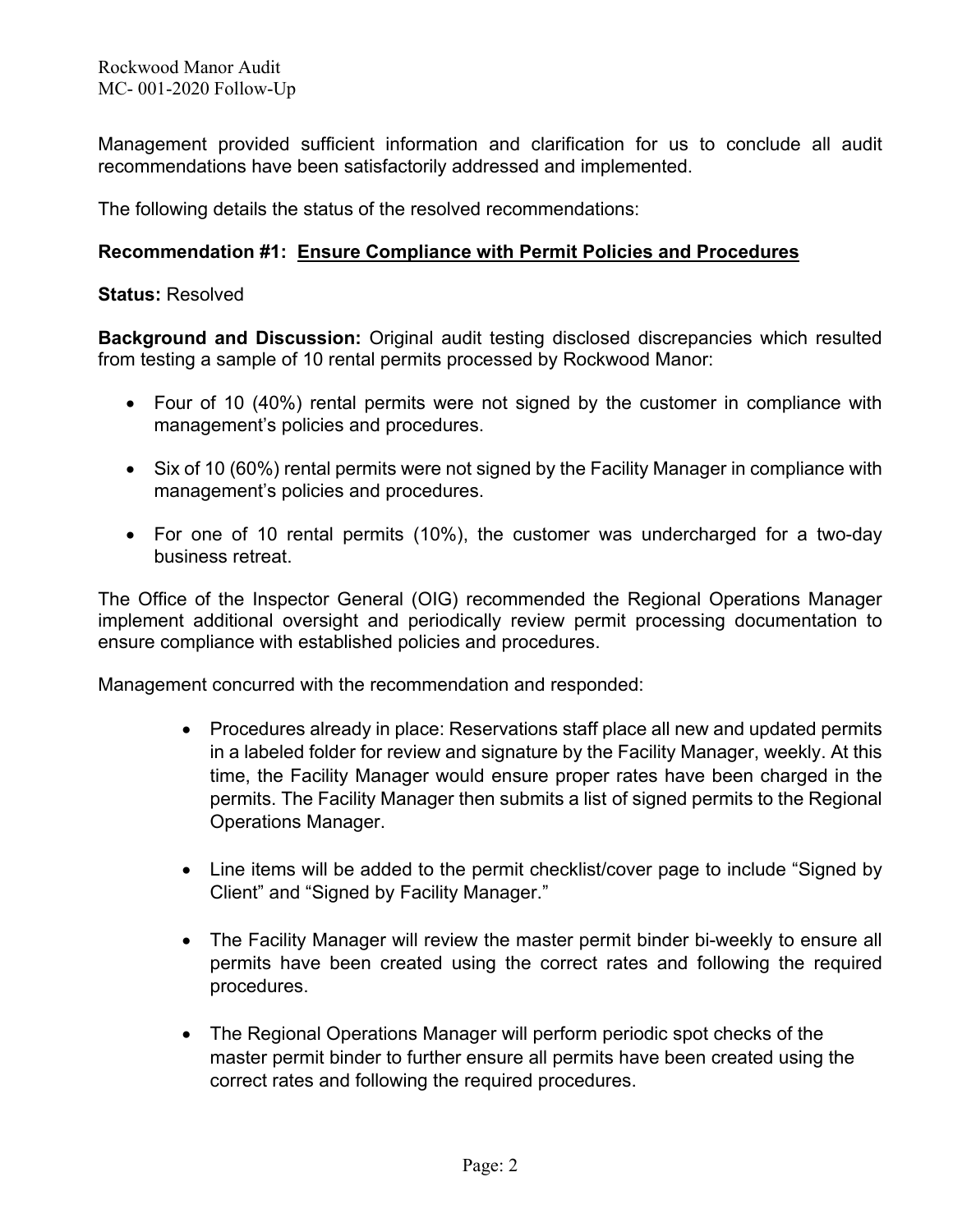Rockwood Manor Audit MC- 001-2020 Follow-Up

**Follow up Review:** In response to the follow up review, management implemented additional policies and procedures to ensure staff compliance for rental permit processing:

- Reservations staff place all new and updated permits in a labeled folder weekly for the Facility Manager to review and countersign. At this time, the Facility Manager would ensure proper rates have been charged in the permits. The Facility Manager then submits a list of signed permits to the Regional Operations Manager.
- Line items are noted on the permit checklist/cover page to include "Signed by Client" and "Signed by Facility Manager." A copy of the permit—signed by both the client and Facility Manager—will be sent to the client for their records. Any change or update to a client's permit will be initialed by both the client and Facility Manager.
- The Facility Manager reviews the master permit binder to ensure all permits have been created using the correct rates and following the required procedures. A physical copy of each permit is kept in the master permit binder and a digital copy is also kept on file to ensure that both the Facility Manager and Regional Operations Manager can access permits off-site if needed.
- The Regional Operations Manager performs periodic spot checks of the master permit binder to further ensure all permits have been created using the correct rates and following the required procedures.

OIG concludes that management's response appears reasonable to ensure staff compliance for rental permit processing.

## **Recommendation #2: Strengthen Procedures for Controlled Asset Inventory**

## **Status:** Resolved

**Background and Discussion:** Original audit testing disclosed discrepancies with the controlled assets inventory report:

- OIG judgmentally selected 30 of 86 (34.9%) samples from the controlled assets inventory report provided by the Facility Manager, to locate and verify the existence of assets at Rockwood Manor. OIG verified the existence of 26 of the 30 selected samples, without exception. However, OIG and the Facility Manager could not locate two (2) heavy duty vacuum cleaners and two (2) chairs listed on the inventory report. Note the two chairs belong to a set of 150.
- OIG inquired if any new controlled assets were acquired during the prior fiscal year. The Facility Manager informed OIG about the purchase of one John Deere tractor in September 2019 via a purchase order processed by administrative staff at the Enterprise Division headquarters. However, the new asset was not added to the controlled assets inventory report.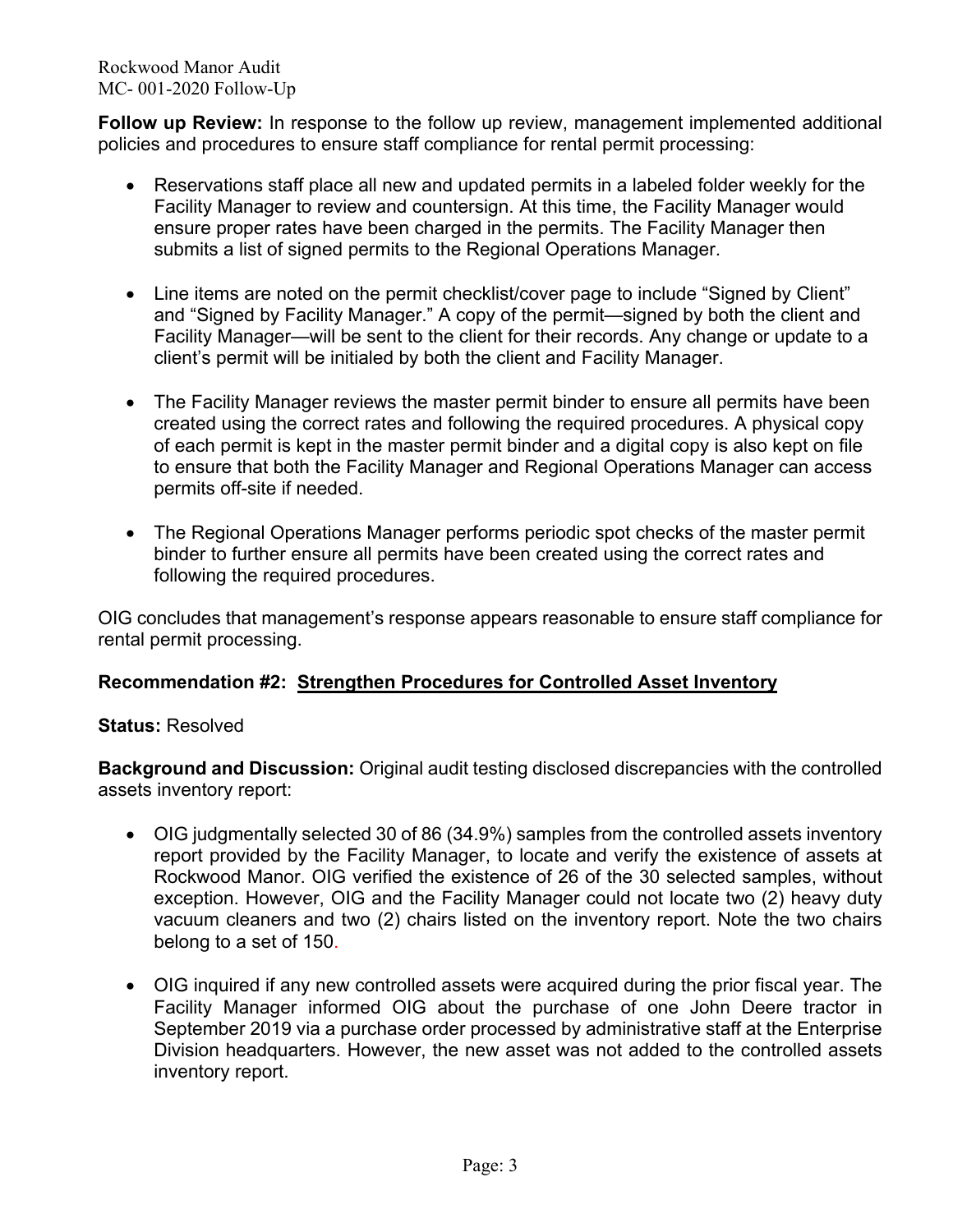Rockwood Manor Audit MC- 001-2020 Follow-Up

> • According to the Facility Manager, four (4) assets listed on the inventory report had been disposed; however, the facility had no available documentation (e.g., completed Form 164 or maintenance records) on file to support the disposals.

The Office of the Inspector General (OIG) recommended management (i.e., Regional Operations Manager and Facility Manager) develop and implement procedures to ensure all controlled assets are identified, tracked, and monitored.

Management concurred with the recommendation and responded:

- Procedures already in place: External asset purchases are discussed with the Facility Manager during budget meetings held throughout the year.
- Procedures already in place: Event chairs are numbered and will be counted following each event. Missing or broken chairs will be identified by number for reporting and disposal purposes.
- Procedures already in place: Annual inventory will be conducted and reported following commission policies and procedures.
- Inventory will be counted quarterly for internal monitoring.
- Updated controlled assets reports to include new, transferred, or discarded items will be submitted to the Regional Operations Manager quarterly.
- Regional Operations Manager will conduct random inventory checks.
- The Facility Manager will report any assets needing to be removed from service to the Regional Operations Manager. Also, management will complete Form 164 prior to disposing of assets.
- Management will request the assistance of maintenance as needed for the removal and disposal of facility assets. Management will request a copy of maintenance's work order to file with asset disposal documentation.

**Follow up Review:** In response to the follow up review, management implemented additional policies and procedures to ensure all controlled assets are identified, tracked and monitored:

- External asset purchases for the facility are discussed with the Facility Manager during budget meetings and regularly scheduled staff meetings held throughout the year.
- Event chairs are numbered and will be counted following each event. Missing or broken chairs will be identified by number for reporting and disposal purposes.